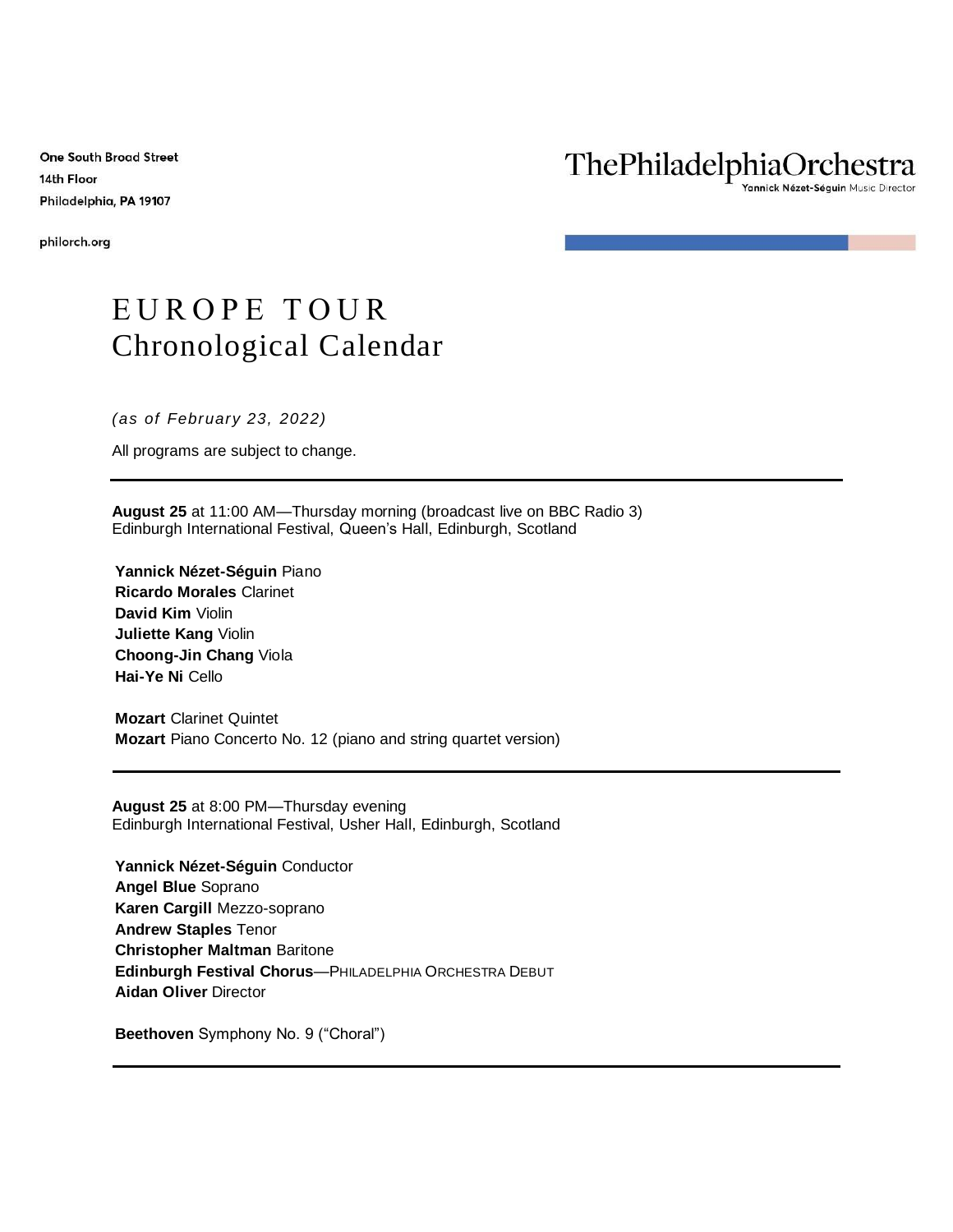**August 26** at 8:00 PM—Friday evening Edinburgh International Festival, Usher Hall, Edinburgh, Scotland

**Yannick Nézet-Séguin** Conductor **Lisa Batiashvili** Violin

**Frank** Selections from *Leyendas: An Andean Walkabout* **Szymanowski** Violin Concerto No. 1 **Price** Symphony No. 1

**August 27** at 3:00 PM—Saturday afternoon Edinburgh International Festival, Location TBD, Edinburgh, Scotland

Program TBD

**August 29** at 8:00 PM—Monday evening Elbphilharmonie Hamburg, Hamburg, Germany

**Yannick Nézet-Séguin** Conductor **Lisa Batiashvili** Violin

**Szymanowski** Violin Concerto No. 1 **Chausson** *Poème*, for violin and orchestra **Beethoven** Symphony No. 3 ("Eroica")

**August 30** at 8:00 PM—Tuesday evening Elbphilharmonie Hamburg, Hamburg, Germany

**Yannick Nézet-Séguin** Conductor **Angel Blue** Soprano

**Frank** Selections from *Leyendas: An Andean Walkabout* **Barber** *Knoxville: Summer of 1915* **Coleman** *This Is Not a Small Voice* **Price** Symphony No. 1

**September 1** at 8:00 PM—Thursday evening Philharmonie Berlin, Berlin, Germany

**Yannick Nézet-Séguin** Conductor **Lisa Batiashvili** Violin

**Dvořák** *Carnival* Overture **Szymanowski** Violin Concerto No. 1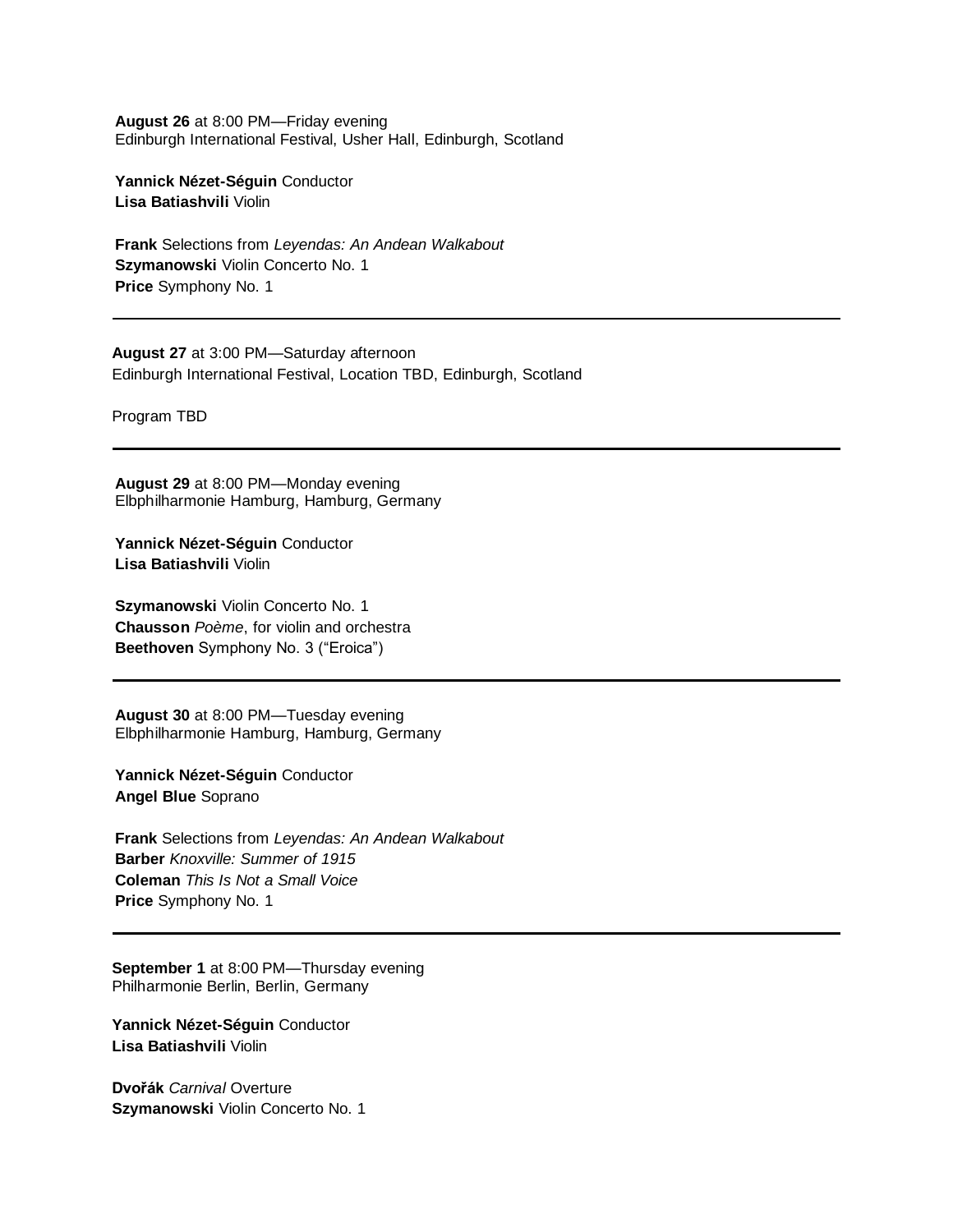**Price** Symphony No. 1

**September 2** at 8:00 PM—Friday evening Kulturpalast Dresden, Dresden, Germany

**Yannick Nézet-Séguin** Conductor **Lisa Batiashvili** Violin

**Szymanowski** Violin Concerto No. 1 **Chausson** *Poème*, for violin and orchestra **Dvořák** Symphony No. 7

**September 4** at 6:30 PM—Sunday evening Lucerne Festival, Kultur- und Kongresszentrum Luzern, Lucerne, Switzerland

**Yannick Nézet-Séguin** Conductor **Angel Blue** Soprano

**Rachmaninoff** *The Isle of the Dead* **Coleman** *This Is Not a Small Voice* **Price** Symphony No. 1

**September 5** at 7:30 PM—Monday evening Lucerne Festival, Kultur- und Kongresszentrum Luzern, Lucerne, Switzerland

**Yannick Nézet-Séguin** Conductor **Lisa Batiashvili** Violin

**Szymanowski** Violin Concerto No. 1 **Chausson** *Poème*, for violin and orchestra **Dvořák** Symphony No. 7

**September 6** at 8:00 PM—Tuesday evening Philharmonie de Paris, Paris, France

**Yannick Nézet-Séguin** Conductor **Angel Blue** Soprano

**Barber** *Knoxville: Summer of 1915* **Coleman** *This Is Not a Small Voice* **Beethoven** Symphony No. 3 ("Eroica")